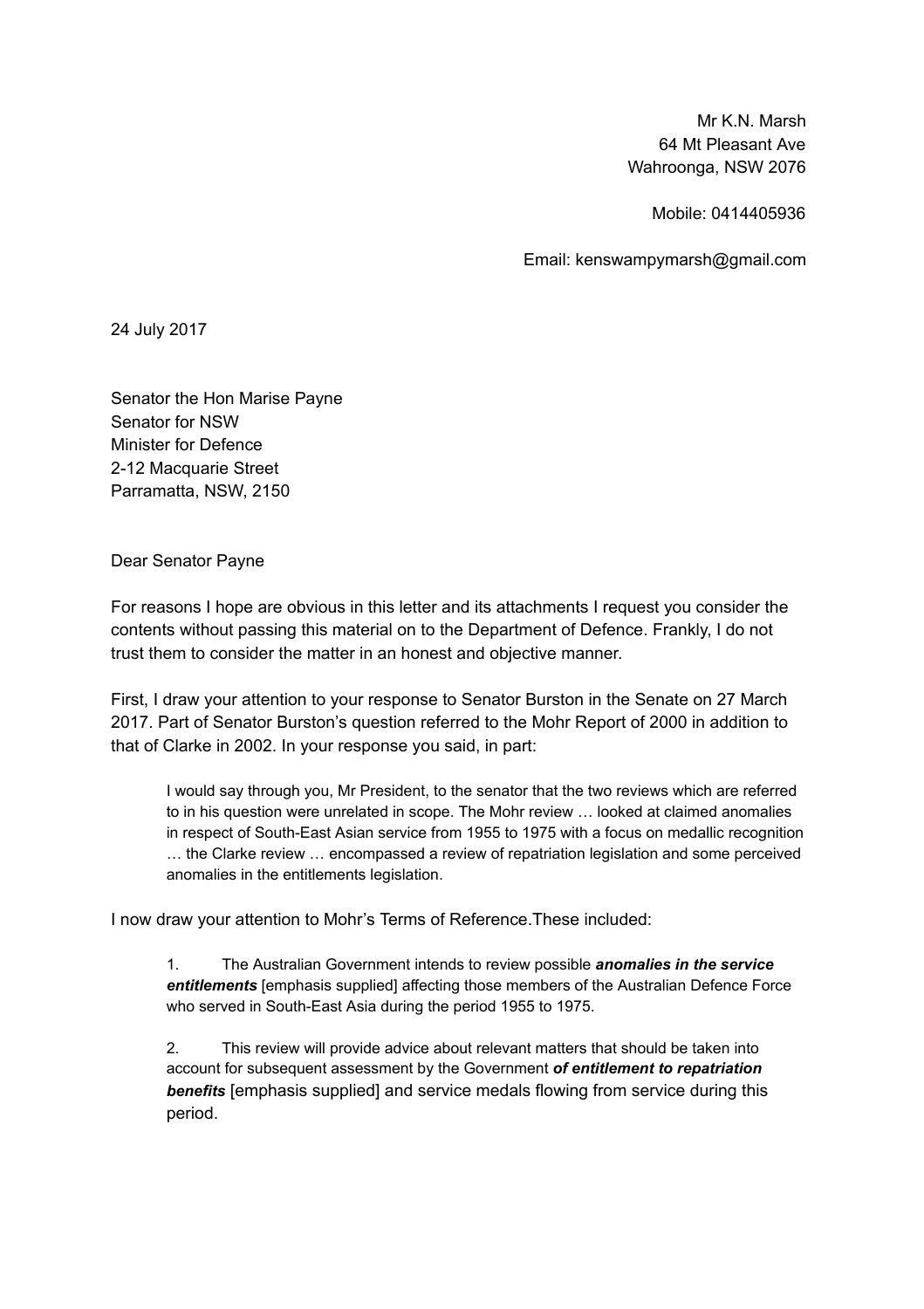Clearly Minister Justice Mohr was required to consider and make recommendations regarding repatriation benefits as well as service medals. This is reinforced by his recommendations with regards to the service pension and operational service (see attached). Your statement to the Senate on 27 March is shown to be incorrect.

I have no doubt Senator that you reported as advised by your Department. This does not surprise me. Attached you will find a copy of a complaint I sent to the previous Secretary, Department of Defence regarding a history of misleading statements and failure to apply legal precedence regarding Butterworth service. The Minister refused to consider the complaint.

I believe any fair assessment of the evidence will show that since 2010 reports prepared by Defence's Nature of Service Branch regarding service in Malaysia to the end of 1989:

- Do not address the 'very significant principle established by MAJGEN Mohr ...'that if ADF personnel are placed in circumstances where they may be used to react to an assessed threat made by Australian Government Intelligence agencies it has to be considered operational service. This regardless of whether that threat is realised or not'.
- Fail to acknowledge the 2001 decision to recognise non-warlike operational service at Butterworth to the end of 1989 and the evidence on which that decision was made.
- Makes selective use of documents to support the claim that service during the period was nothing more than peacetime service.
- Support their case by lifting statements out of context.
- Ignore key documents that show the real reason a Rifle Company was deployed to Butterworth between 1970-1989.
- Deny fair treatment to veterans seeking to have the classification of their service reviewed.
- Deny veterans access to repatriation benefits that they should be entitled to.
- Have misled Ministers of the Crown, the Parliamentary Petitions Committee and, therefore, the Parliament.
- Devalue the Australian Service Medal 1945-75 and Australian Service Medal as an award recognising operational service. At the time the decision was made to recognise service at Butterworth with the appropriate version of these medals Service Chiefs were agreed that they should not be awarded for peacetime service, regardless of how hazardous that may have been $^1$ .
- Fail to answer the one question that really matters 'Did Australian Forces in Malaysia during the period 1968 to 1989 incur danger from the hostile forces of an enemy'.

Minister, I ask that you consider the evidence with referring this to Defence because I know full well they will continue to obfuscate the matter. I am more than happy to supply copies of

<sup>&</sup>lt;sup>1</sup> ADF Medals Policy - Where We Have Been and Where We Are Going. Copy obtained under Freedom of Information Act at:

http://rarnational.org.au/wp-content/uploads/2011/11/CDF-Policy-Medals-1991.pdf. Accessed 28 Nov 2016